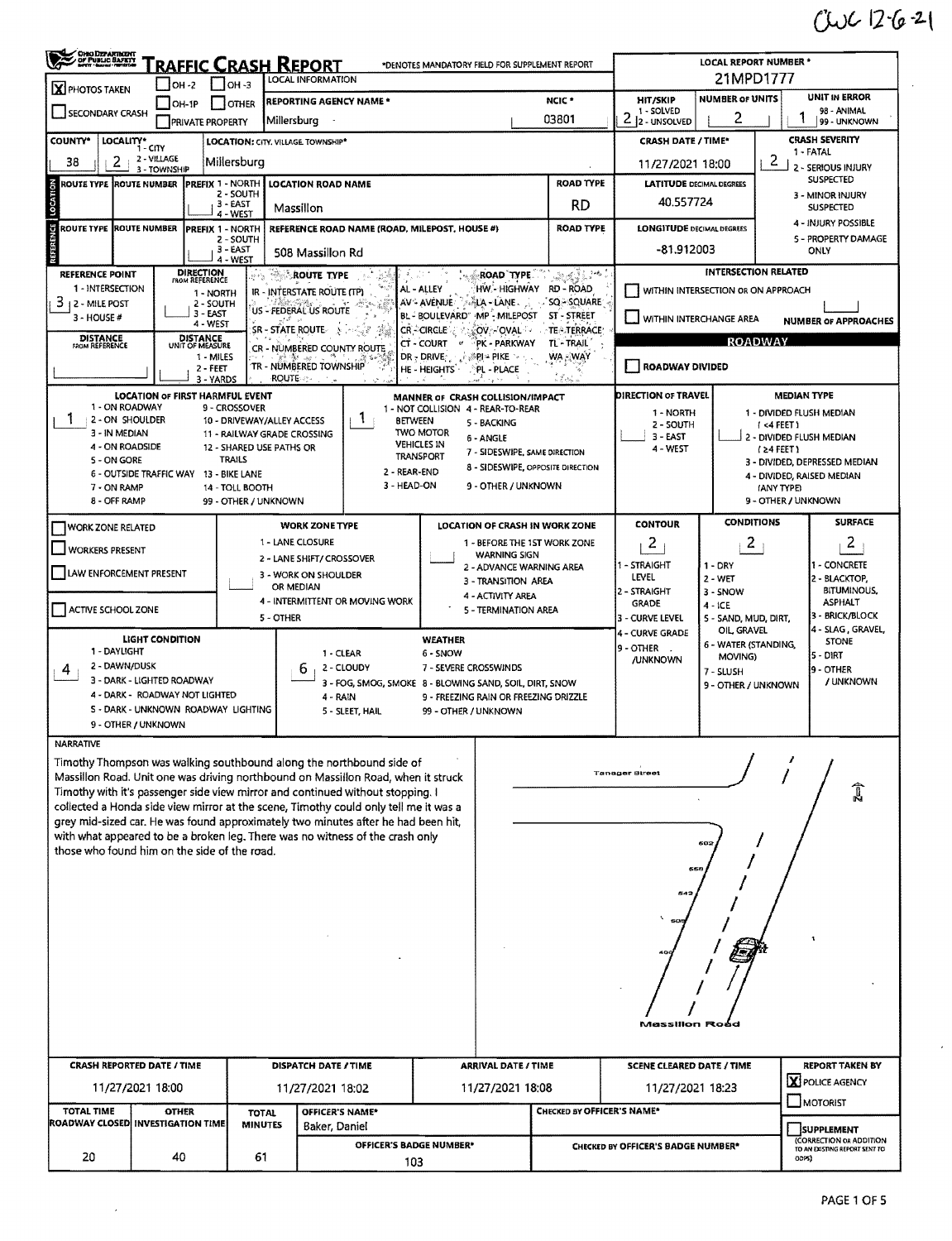|                                                                                                                                                                                                                                                                 | OHIO DIGMATHENT<br>DE PUBLIC GAFETY                                                                                                 |                                                                        | <b>LOCAL REPORT NUMBER</b>                                                    |                                                                       |                                                                        |                                              |                                                                  |                                                                  |  |  |  |  |  |
|-----------------------------------------------------------------------------------------------------------------------------------------------------------------------------------------------------------------------------------------------------------------|-------------------------------------------------------------------------------------------------------------------------------------|------------------------------------------------------------------------|-------------------------------------------------------------------------------|-----------------------------------------------------------------------|------------------------------------------------------------------------|----------------------------------------------|------------------------------------------------------------------|------------------------------------------------------------------|--|--|--|--|--|
|                                                                                                                                                                                                                                                                 |                                                                                                                                     |                                                                        |                                                                               |                                                                       |                                                                        |                                              |                                                                  | 21MPD1777                                                        |  |  |  |  |  |
| UNIT#                                                                                                                                                                                                                                                           | OWNER NAME: LAST, FIRST, MIDDLE (C) SAME AS DRIVERY                                                                                 |                                                                        | OWNER PHONE; INCLUDE AREA CODE (L) SAME AS DRIVER)                            | DAMAGE                                                                |                                                                        |                                              |                                                                  |                                                                  |  |  |  |  |  |
|                                                                                                                                                                                                                                                                 | OWNER ADDRESS: STREET, CITY, STATE, ZIP ( E) SAME AS DRIVER)                                                                        |                                                                        |                                                                               | <b>DAMAGE SCALE</b><br>1 - NONE<br>3 - FUNCTIONAL DAMAGE              |                                                                        |                                              |                                                                  |                                                                  |  |  |  |  |  |
| OWNE<br>OН                                                                                                                                                                                                                                                      |                                                                                                                                     |                                                                        |                                                                               |                                                                       |                                                                        |                                              | 2 - MINOR DAMAGE                                                 | 4 - DISABLING DAMAGE                                             |  |  |  |  |  |
|                                                                                                                                                                                                                                                                 | <b>COMMERCIAL CARRIER: NAME ADDRESS, CITY, STATE, ZIP</b>                                                                           |                                                                        | COMMERCIAL CARRIER PHONE: INCLUDE AREA CODE                                   |                                                                       | 9 - UNKNOWN                                                            |                                              |                                                                  |                                                                  |  |  |  |  |  |
|                                                                                                                                                                                                                                                                 |                                                                                                                                     |                                                                        |                                                                               | DAMAGED AREA(S)<br><b>INDICATE ALL THAT APPLY</b>                     |                                                                        |                                              |                                                                  |                                                                  |  |  |  |  |  |
|                                                                                                                                                                                                                                                                 | LP STATE   LICENSE PLATE #                                                                                                          |                                                                        | <b>VEHICLE IDENTIFICATION #</b>                                               | <b>VEHICLE YEAR</b><br><b>VEHICLE MAKE</b>                            |                                                                        |                                              |                                                                  |                                                                  |  |  |  |  |  |
| <b>INSURANCE</b>                                                                                                                                                                                                                                                | <b>INSURANCE COMPANY</b>                                                                                                            |                                                                        | <b>INSURANCE POLICY #</b>                                                     |                                                                       | <b>COLOR</b>                                                           | <b>VEHICLE MODEL</b>                         |                                                                  |                                                                  |  |  |  |  |  |
| <b>JVERIFIED</b>                                                                                                                                                                                                                                                | <b>TYPE OF USE</b>                                                                                                                  |                                                                        |                                                                               |                                                                       | TOWED BY: COMPANY NAME                                                 |                                              |                                                                  |                                                                  |  |  |  |  |  |
| COMMERCIAL                                                                                                                                                                                                                                                      | GOVERNMENT                                                                                                                          | IN EMERGENCY<br>RESPONSE                                               | US DOT#                                                                       |                                                                       |                                                                        |                                              |                                                                  |                                                                  |  |  |  |  |  |
| <b>INTERLOCK</b>                                                                                                                                                                                                                                                |                                                                                                                                     | # OCCUPANTS                                                            | VEHICLE WEIGHT GVWR/GCWR<br>$1 - 510K$ LBS.                                   |                                                                       | <b>HAZARDOUS MATERIAL</b><br>MATERIAL<br>CLASS #                       | <b>PLACARD ID #</b>                          |                                                                  |                                                                  |  |  |  |  |  |
| DEVICE<br>EQUIPPED                                                                                                                                                                                                                                              | X HIT/SKIP UNIT                                                                                                                     |                                                                        | 2 - 10.001 - 26K LBS.<br>3 - > 26K LBS.                                       |                                                                       | RELEASED<br>PLACARD                                                    |                                              |                                                                  |                                                                  |  |  |  |  |  |
| 1 - PASSENGER CAR<br>12 - GOLF CART<br>6 - VAN (9-1S SEATS)<br>18 - LIMO (LIVERY VEHICLE)<br>23 - PEDESTRIAN/SKATER                                                                                                                                             |                                                                                                                                     |                                                                        |                                                                               |                                                                       |                                                                        |                                              |                                                                  |                                                                  |  |  |  |  |  |
| 2 - PASSENGER VAN<br>7 - MOTORCYCLE 2-WHEELED<br>13 - SNOWMOBILE<br>24 - WHEELCHAIR (ANY TYPE)<br>19 - 8US (16+ PASSENGERS)<br>99<br>(MINIVAN)<br>8 - MOTORCYCLE 3-WHEELED<br>14 - SINGLE UNIT<br>25 - OTHER NON-MOTORIST<br>20 - OTHER VEHICLE<br><b>TRUCK</b> |                                                                                                                                     |                                                                        |                                                                               |                                                                       |                                                                        |                                              |                                                                  |                                                                  |  |  |  |  |  |
| UNIT TYPE <sup>3</sup>                                                                                                                                                                                                                                          | <b>SPORT UTILITY</b><br>VEHICLE                                                                                                     | 9 - AUTOCYCLE<br>15 - SEMI-TRACTOR<br>10 - MOPED OR MOTORIZED          | 26 - BICYCLE                                                                  |                                                                       |                                                                        |                                              |                                                                  |                                                                  |  |  |  |  |  |
|                                                                                                                                                                                                                                                                 | 4 - PICK UP                                                                                                                         | BICYCLE                                                                | 16 - FARM EQUIPMENT                                                           |                                                                       | 22 - ANIMAL WITH RIDER OR<br>27 - TRAIN<br>ANIMAL-DRAWN VEHICLE        | 99 - UNKNOWN OR HIT/SKIP                     |                                                                  |                                                                  |  |  |  |  |  |
| 5 - CARGO VAN<br>11 - ALL TERRAIN VEHICLE<br>17 - MOTORHOME<br>(ATV/UTV)<br># OF TRAILING UNITS                                                                                                                                                                 |                                                                                                                                     |                                                                        |                                                                               |                                                                       |                                                                        |                                              |                                                                  |                                                                  |  |  |  |  |  |
| VEHICLE                                                                                                                                                                                                                                                         | WAS VEHICLE OPERATING IN AUTONOMOUS                                                                                                 |                                                                        | 0 - NO AUTOMATION                                                             |                                                                       | 3 - CONDITIONAL AUTOMATION 9 - UNKNOWN                                 |                                              |                                                                  |                                                                  |  |  |  |  |  |
|                                                                                                                                                                                                                                                                 | MODE WHEN CRASH OCCURRED?                                                                                                           |                                                                        |                                                                               |                                                                       |                                                                        |                                              |                                                                  |                                                                  |  |  |  |  |  |
|                                                                                                                                                                                                                                                                 | 1 - YES 2 - NO 9 - OTHER / UNKNOWN AUTONOMOUS 2 - PARTIAL AUTOMATION 5 - FULL AUTOMATION                                            | MODE LEVEL                                                             |                                                                               |                                                                       | ťŮ                                                                     |                                              |                                                                  |                                                                  |  |  |  |  |  |
|                                                                                                                                                                                                                                                                 | 1 - NONE                                                                                                                            | 6 - BUS - CHARTER/TOUR                                                 | 11 - FIRE                                                                     | 16 - FARM                                                             |                                                                        | 21 - MAIL CARRIER                            |                                                                  |                                                                  |  |  |  |  |  |
|                                                                                                                                                                                                                                                                 | $2 - TAXI$<br>3 - ELECTRONIC RIDE                                                                                                   | 7 - BUS - INTERCITY                                                    | 12 - MILITARY                                                                 | 17 - MOWING                                                           |                                                                        | 99 - OTHER / UNKNOWN                         |                                                                  |                                                                  |  |  |  |  |  |
| <b>SPECIAL</b>                                                                                                                                                                                                                                                  | <b>SHARING</b>                                                                                                                      | 8 - BUS - SHUTTLE<br>9 - BUS - OTHER                                   | 13 - POLICE<br>14 - PUBLIC UTILITY                                            | 19 - TOWING                                                           | 18 - SNOW REMOVAL                                                      |                                              |                                                                  |                                                                  |  |  |  |  |  |
|                                                                                                                                                                                                                                                                 | <b>FUNCTION 4 - SCHOOL TRANSPORT</b><br>S - BUS - TRANSIT/COMMUTER                                                                  | 10 - AM8ULANCE                                                         | 15 - CONSTRUCTION EQUIP.                                                      | PATROL                                                                | 20 - SAFETY SERVICE                                                    |                                              |                                                                  | 12                                                               |  |  |  |  |  |
|                                                                                                                                                                                                                                                                 | 1 - NO CARGO BODY TYPE                                                                                                              | 4 - LOGGING                                                            | 7 - GRAIN/CHIPS/GRAVEL                                                        | 11 - DUMP                                                             |                                                                        | 99 - OTHER / UNKNOWN                         |                                                                  |                                                                  |  |  |  |  |  |
| CARGO                                                                                                                                                                                                                                                           | / NOT APPLICABLE<br>$2 - BUS$                                                                                                       | S - INTERMODAL<br><b>CONTAINER CHASSIS</b>                             | 8 - POLE<br>9 - CARGO TANK                                                    |                                                                       | 12 - CONCRETE MIXER<br>13 - AUTO TRANSPORTER                           |                                              |                                                                  |                                                                  |  |  |  |  |  |
| BODY<br><b>TYPE</b>                                                                                                                                                                                                                                             | 3 - VEHICLE TOWING<br>ANOTHER MOTOR VEHICLE                                                                                         | 6 - CARGOVAN<br>/ENCLOSED BOX                                          | 10 - FLAT BED                                                                 |                                                                       | 14 - GARBAGE/REFUSE                                                    |                                              |                                                                  | э<br>9 ILE II 3<br>9                                             |  |  |  |  |  |
|                                                                                                                                                                                                                                                                 | 1 - TURN SIGNALS                                                                                                                    | 4 - BRAKES                                                             | 7 - WORN OR SLICK TIRES                                                       |                                                                       | 9 - MOTOR TROUBLE                                                      | 99 - OTHER / UNKNOWN                         |                                                                  |                                                                  |  |  |  |  |  |
| VEHICLE                                                                                                                                                                                                                                                         | 2 - HEAD LAMPS<br>3 - TAIL LAMPS                                                                                                    | S - STEERING<br>6 - TIRE BLOWOUT                                       | 8 - TRAILER EQUIPMENT<br><b>DEFECTIVE</b>                                     |                                                                       | 10 - DISABLED FROM PRIOR<br><b>ACCIDENT</b>                            |                                              |                                                                  |                                                                  |  |  |  |  |  |
| <b>DEFECTS</b>                                                                                                                                                                                                                                                  |                                                                                                                                     |                                                                        |                                                                               | $\Box$ - NO DAMAGE $[0]$                                              | U-UNDERCARRIAGE [14]                                                   |                                              |                                                                  |                                                                  |  |  |  |  |  |
|                                                                                                                                                                                                                                                                 | 1 - INTERSECTION -<br>4 - MIDBLOCK -<br>7 - SHOULDER/ROADSIDE<br><b>MARKED CROSSWALK</b><br>MARKED CROSSWALK<br><b>B - SIDEWALK</b> |                                                                        |                                                                               | 10 - DRIVEWAY ACCESS<br>99 - OTHER / UNKNOWN<br>11 - SHARED USE PATHS |                                                                        |                                              | $\Box$ TOP [13]<br>$\Box$ - ALL AREAS [ 15 ]                     |                                                                  |  |  |  |  |  |
| NON-<br>MOTORIST                                                                                                                                                                                                                                                | 2 - INTERSECTION -<br>UNMARKED CROSSWALK                                                                                            | S - TRAVEL LANE -<br>9 - MEDIAN/CROSSING<br><b>OTHER LOCATION</b>      |                                                                               |                                                                       | OR TRAILS<br>12 - FIRST RESPONDER                                      |                                              | $\Box$ - UNIT NOT AT SCENE [ 16 ]                                |                                                                  |  |  |  |  |  |
| LOCATION                                                                                                                                                                                                                                                        | 3 - INTERSECTION - OTHER                                                                                                            | <b>6 - BICYCLE LANE</b><br>1 - STRAIGHT AHEAD                          | <b>ISLAND</b><br>9 - LEAVING TRAFFIC                                          |                                                                       | AT INCIDENT SCENE<br>15 - WALKING, RUNNING,                            |                                              |                                                                  |                                                                  |  |  |  |  |  |
|                                                                                                                                                                                                                                                                 | 1 - NON-CONTACT<br>2 - NON-COLLISION                                                                                                | 2 - BACKING                                                            | LANE                                                                          | 21 - STANDING OUTSIDE<br>DISABLED VEHICLE                             | <b>INITIAL POINT OF CONTACT</b><br>0 - NO DAMAGE<br>14 - UNDERCARRIAGE |                                              |                                                                  |                                                                  |  |  |  |  |  |
| 3                                                                                                                                                                                                                                                               | 3 - STRIKING                                                                                                                        | 3 - CHANGING LANES<br>4 - OVERTAKING/PASSING                           | 10 - PARKED<br>11 - SLOWING OR STOPPED                                        | 16 - WORKING                                                          | 17 - PUSHING VEHICLE<br>18 - APPROACHING OR                            | 99 - OTHER / UNKNOWN                         | $\overline{2}$<br>1-12 - REFER TO UNIT 15 - VEHICLE NOT AT SCENE |                                                                  |  |  |  |  |  |
| ACTION                                                                                                                                                                                                                                                          | 4 - STRUCK                                                                                                                          | PRE-CRASH 5 - MAKING RIGHT TURN<br><b>ACTIONS 6 - MAKING LEFT TURN</b> | IN TRAFFIC<br>12 - DRIVERLESS                                                 |                                                                       | DIAGRAM<br>99 - UNKNOWN                                                |                                              |                                                                  |                                                                  |  |  |  |  |  |
|                                                                                                                                                                                                                                                                 | <b>S - BOTH STRIKING</b><br><b>&amp; STRUCK</b>                                                                                     | 7 - MAKING U-TURN<br><b>B-ENTERING TRAFFIC</b>                         | 13 - NEGOTIATING A CURVE<br>14 - ENTERING OR CROSSING 20 - OTHER NON-MOTORIST | 19 - STANDING                                                         |                                                                        |                                              | 13 - TOP                                                         |                                                                  |  |  |  |  |  |
|                                                                                                                                                                                                                                                                 | 9 - OTHER / UNKNOWN                                                                                                                 | LANE                                                                   | SPECIFIED LOCATION                                                            |                                                                       |                                                                        |                                              |                                                                  | TRAFFIC                                                          |  |  |  |  |  |
|                                                                                                                                                                                                                                                                 | 1 - NONE<br>2 - FAILURE TO YIELD                                                                                                    | /ACDA                                                                  | B - FOLLOWING TOO CLOSE 13 - IMPROPER START FROM<br>A PARKED POSITION         |                                                                       | 18 - OPERATING DEFECTIVE<br>EQUIPMENT                                  | 23 - OPENING DOOR INTO<br>ROADWAY            | <b>TRAFFICWAY FLOW</b><br>1 - ONE-WAY                            | TRAFFIC CONTROL<br>1 - ROUNDABOUT 4 - STOP SIGN                  |  |  |  |  |  |
| 99                                                                                                                                                                                                                                                              | 3 - RAN RED LIGHT<br>4 - RAN STOP SIGN                                                                                              | 9 - IMPROPER LANE<br><b>CHANGE</b>                                     | 14 - STOPPED OR PARKED<br>ILLEGALLY                                           |                                                                       | 19 - LOAD SHIFTING<br>/FALLING/SPILLING                                | 99 - OTHER IMPROPER<br><b>ACTION</b>         | 2 - TWO-WAY<br>2                                                 | 2 - SIGNAL<br>5 - YIELD SIGN<br>ь                                |  |  |  |  |  |
|                                                                                                                                                                                                                                                                 | 5 - UNSAFE SPEED<br>CONTRIBUTING 6 - IMPROPER TURN                                                                                  | 10 - IMPROPER PASSING<br>11 - DROVE OFF ROAD                           | 15 - SWERVING TO AVOID<br>16 - WRONG WAY                                      |                                                                       | 20 - IMPROPER CROSSING<br>21 - LYING IN ROADWAY                        |                                              |                                                                  | 3 - FLASHER<br>6 - NO CONTROL                                    |  |  |  |  |  |
|                                                                                                                                                                                                                                                                 | CIRCUMSTANCES <sub>7</sub> - LEFT OF CENTER                                                                                         | 12 - IMPROPER BACKING                                                  | 17 - VISION OBSTRUCTION                                                       |                                                                       | 22 - NOT DISCERNIBLE                                                   |                                              | # OF THROUGH LANES<br>ON ROAD                                    | <b>RAIL GRADE CROSSING</b><br>1 - NOT INVLOVED                   |  |  |  |  |  |
| $\tilde{\mathbf{r}}$                                                                                                                                                                                                                                            | <b>SEQUENCE OF EVENTS</b>                                                                                                           |                                                                        |                                                                               |                                                                       |                                                                        |                                              |                                                                  | 2 - INVOLVED-ACTIVE CROSSING                                     |  |  |  |  |  |
| 14                                                                                                                                                                                                                                                              | 1 - OVERTURN/ROLLOVER                                                                                                               | 7 - SEPARATION OF UNITS                                                | . EVENTS<br>12 - DOWNHILL RUNAWAY                                             |                                                                       | 19 - ANIMAL -OTHER                                                     | 23 - STRUCK BY FALLING,                      | 2                                                                | 3 - INVOLVED - PASSIVE CROSSING                                  |  |  |  |  |  |
|                                                                                                                                                                                                                                                                 | 2 - FIRE/EXPLOSION<br>3 - IMMERSION                                                                                                 | <b>B - RAN OFF ROAD RIGHT</b><br>9 - RAN OFF ROAD LEFT                 | 13 - OTHER NON-COLLISION 20 - MOTOR VEHICLE IN<br>14 - PEDESTRIAN             |                                                                       | <b>TRANSPORT</b>                                                       | SHIFTING CARGO OR<br>ANYTHING SET IN         |                                                                  | UNIT / NON-MOTORIST DIRECTION                                    |  |  |  |  |  |
|                                                                                                                                                                                                                                                                 | 4 - JACKKNIFE<br>S - CARGO / EQUIPMENT                                                                                              | 10 - CROSS MEDIAN<br>11 - CROSS CENTERLINE -                           | 15 - PEDALCYCLE<br>16 - RAILWAY VEHICLE                                       | VEHICLE                                                               | 21 - PARKED MOTOR                                                      | <b>MOTION BY A MOTOR</b><br>VEHICLE          |                                                                  | 1 - NORTH<br>5 - NORTHEAST                                       |  |  |  |  |  |
|                                                                                                                                                                                                                                                                 | LOSS OR SHIFT<br>6 - EQUIPMENT FAILURE                                                                                              | OPPOSITE DIRECTION<br>OF TRAVEL                                        | 17 - ANIMAL - FARM                                                            | 22 - WORK ZONE                                                        |                                                                        | 24 - OTHER MOVABLE<br>OBJECT                 |                                                                  | 2 - SOUTH<br><b>6 - NORTHWEST</b><br>$3 - LAST$<br>7 - SOUTHEAST |  |  |  |  |  |
| з                                                                                                                                                                                                                                                               |                                                                                                                                     |                                                                        | 18 - ANIMAL - DEER                                                            | MAINTENANCE<br><b>EQUIPMENT</b>                                       |                                                                        | unagangwajeniu a <mark>g</mark>              | $\epsilon$<br>FROM  <br>τoΙ                                      | 4 - WEST<br><b>8 - SOUTHWEST</b><br>9 - OTHER / UNKNOWN          |  |  |  |  |  |
|                                                                                                                                                                                                                                                                 | 25 - IMPACT ATTENUATOR 31 - GUARDRAIL END                                                                                           | 32 - PORTABLE BARRIER                                                  | ____COLLISION WITH FIXED OBJECT - STRUCK  '  '<br>38 - OVERHEAD SIGN POST     | 45 - EMBANKMENT                                                       |                                                                        | والسيب الحقلة المعتاما سالم<br>52 - BUILDING |                                                                  |                                                                  |  |  |  |  |  |
|                                                                                                                                                                                                                                                                 | / CRASH CUSHION<br>26 - BRIDGE OVERHEAD<br><b>STRUCTURE</b>                                                                         | 33 - MEDIAN CABLE BARRIER                                              | 39 - LIGHT / LUMINARIES<br><b>SUPPORT</b>                                     | 46 - FENCE<br>47 - MAILBOX<br>48 - TREE                               | 49 - FIRE HYDRANT<br>50 - WORK ZONE                                    | <b>S3 - TUNNEL</b><br>54 - OTHER FIXED       | UNIT SPEED                                                       | DETECTED SPEED                                                   |  |  |  |  |  |
|                                                                                                                                                                                                                                                                 | 27 - BRIDGE PIER OR                                                                                                                 | 34 - MEDIAN GUARDRAIL<br><b>BARRIER</b>                                | 40 - UTILITY POLE<br>41 - OTHER POST, POLE                                    |                                                                       |                                                                        | <b>OBJECT</b><br>99 - OTHER / UNKNOWN        |                                                                  | 1 - STATED / ESTIMATED SPEED                                     |  |  |  |  |  |
|                                                                                                                                                                                                                                                                 | <b>ABUTMENT</b><br>28 - BRIDGE PARAPET                                                                                              | 35 - MEDIAN CONCRETE<br><b>BARRIER</b>                                 | OR SUPPORT<br>42 - CULVERT                                                    |                                                                       | <b>MAINTENANCE</b><br>EQUIPMENT                                        |                                              |                                                                  | 3<br>2 - CALCULATED / EDR                                        |  |  |  |  |  |
|                                                                                                                                                                                                                                                                 | 29 - BRIDGE RAIL<br>30 - GUARDRAIL FACE                                                                                             | 36 - MEDIAN OTHER BARRIER 43 - CURB<br>37 - TRAFFIC SIGN POST          | 44 - DITCH                                                                    | 51 - WALL                                                             |                                                                        |                                              | POSTED SPEED                                                     | 3 - UNDETERMINED                                                 |  |  |  |  |  |
|                                                                                                                                                                                                                                                                 | FIRST HARMFUL EVENT                                                                                                                 |                                                                        | <b>MOST HARMFUL EVENT</b>                                                     |                                                                       |                                                                        |                                              |                                                                  |                                                                  |  |  |  |  |  |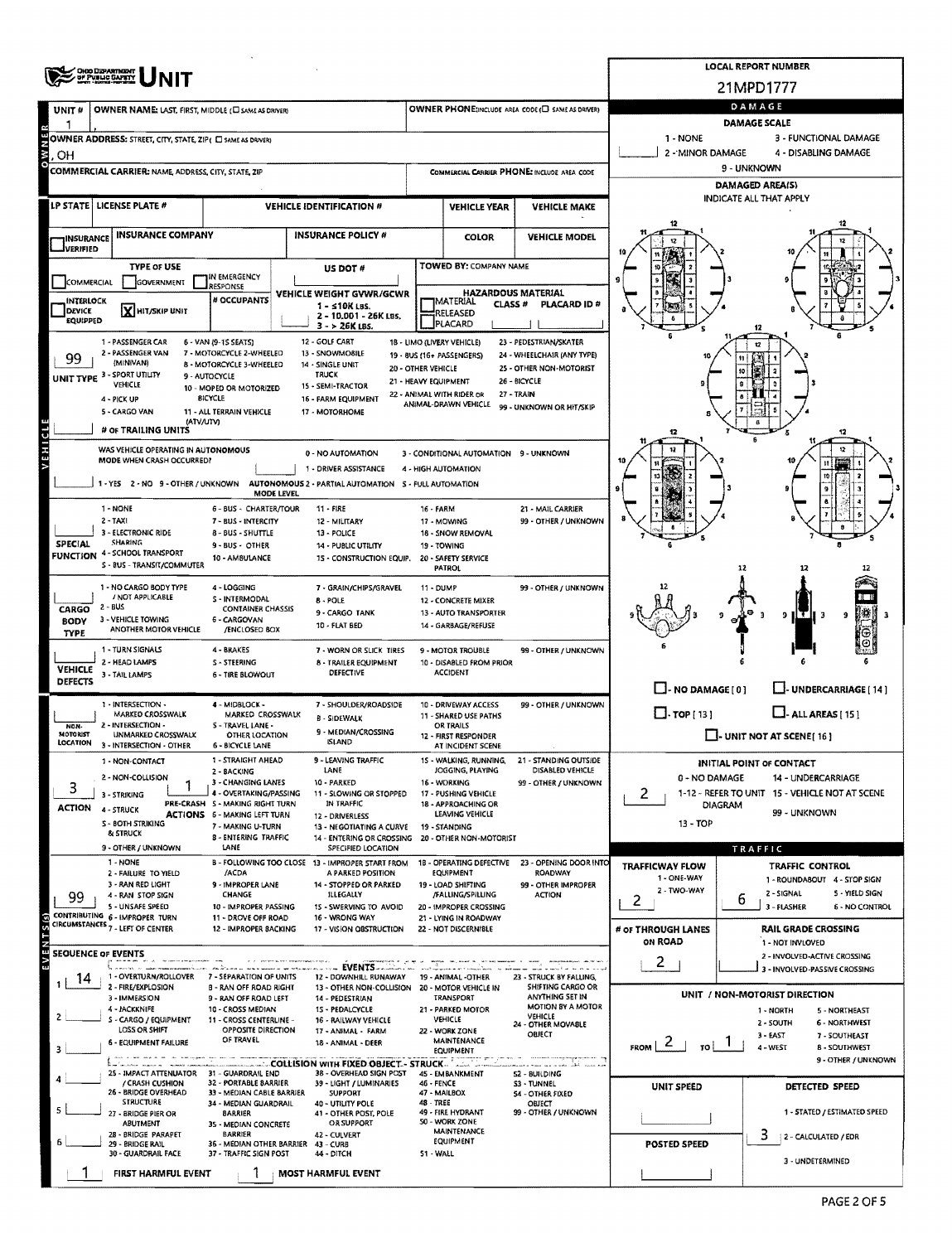